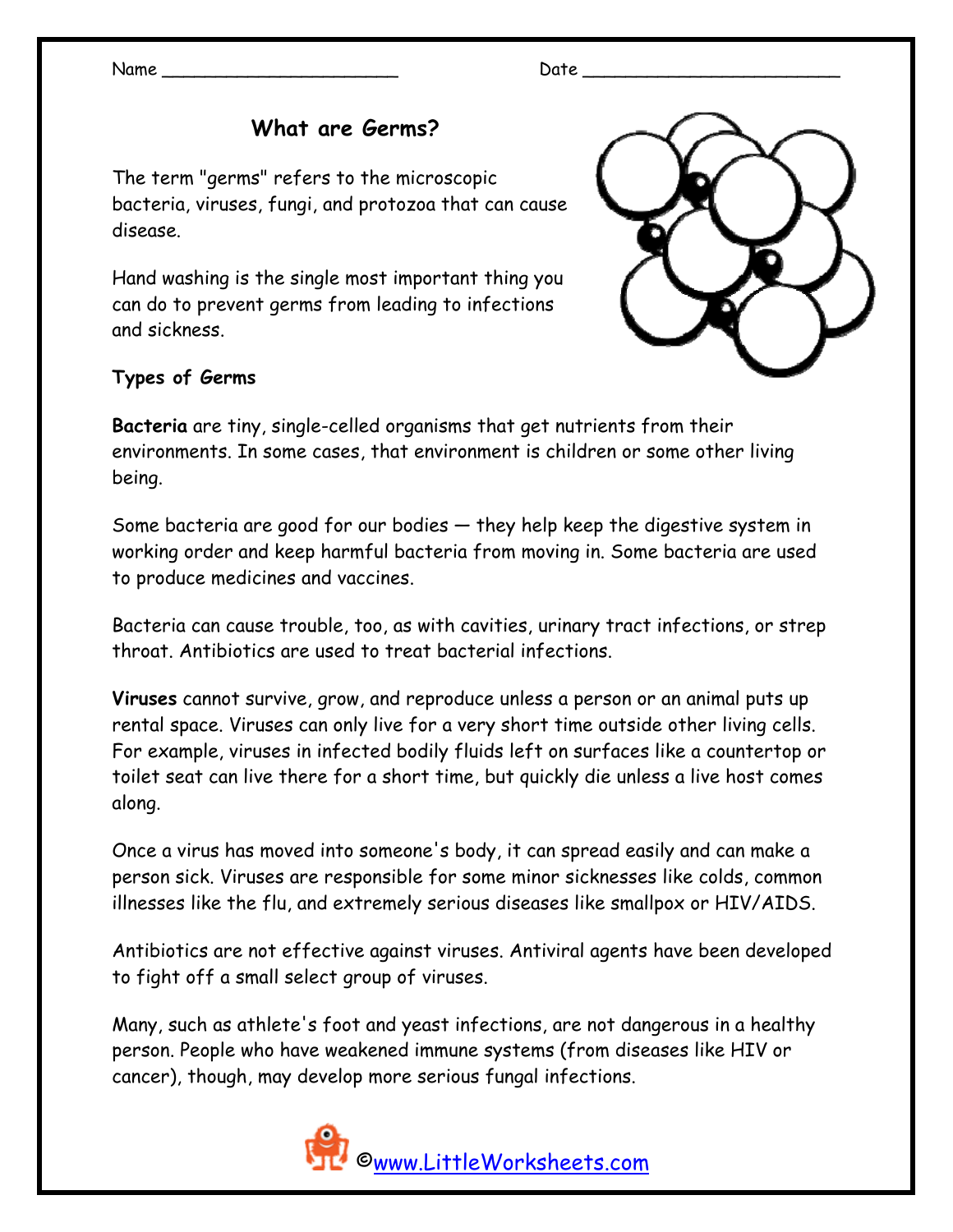# **What are Germs? Multiple Choice Questions**

### **1. Germs are**

- a) Microscopic
- b) Macroscopic
- c) Can be seen with naked eye
- d) Our friends
- **2. Which of the following is a disease-causing germ?** 
	- a) Bacteria
	- b) Virus
	- c) Protozoa
	- d) All of the above
- **3.** Antibiotics are used to treat \_\_\_\_\_\_\_\_\_\_ infections.
	- a) Bacterial
	- b) Viral
	- c) Both a and b option
	- d) None of the above

#### **4. Antibiotics are effective against viruses. Is this statement true?**

- a) True
- b) False

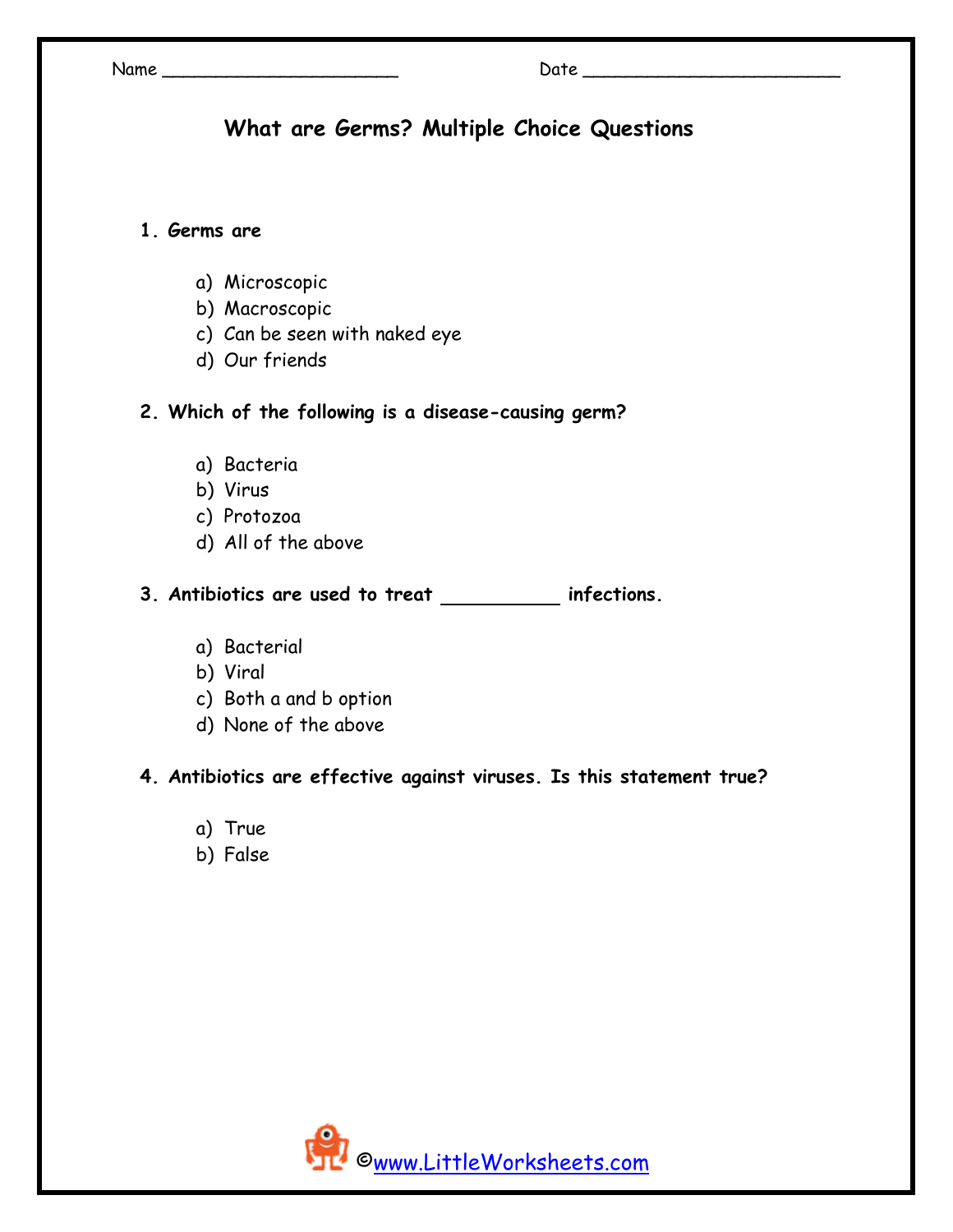# **What are Germs?**

#### **Answers**

1. a 2. d 3. a 4. b

# **Explanation of Answers**

- 1. Germs are microscopic and they cannot be seen with naked eye.
- 2. The term "germs" refers to the microscopic bacteria, viruses, fungi, and protozoa that can cause disease.
- 3. Antibiotics are used to treat bacterial infections.
- 4. False statement.